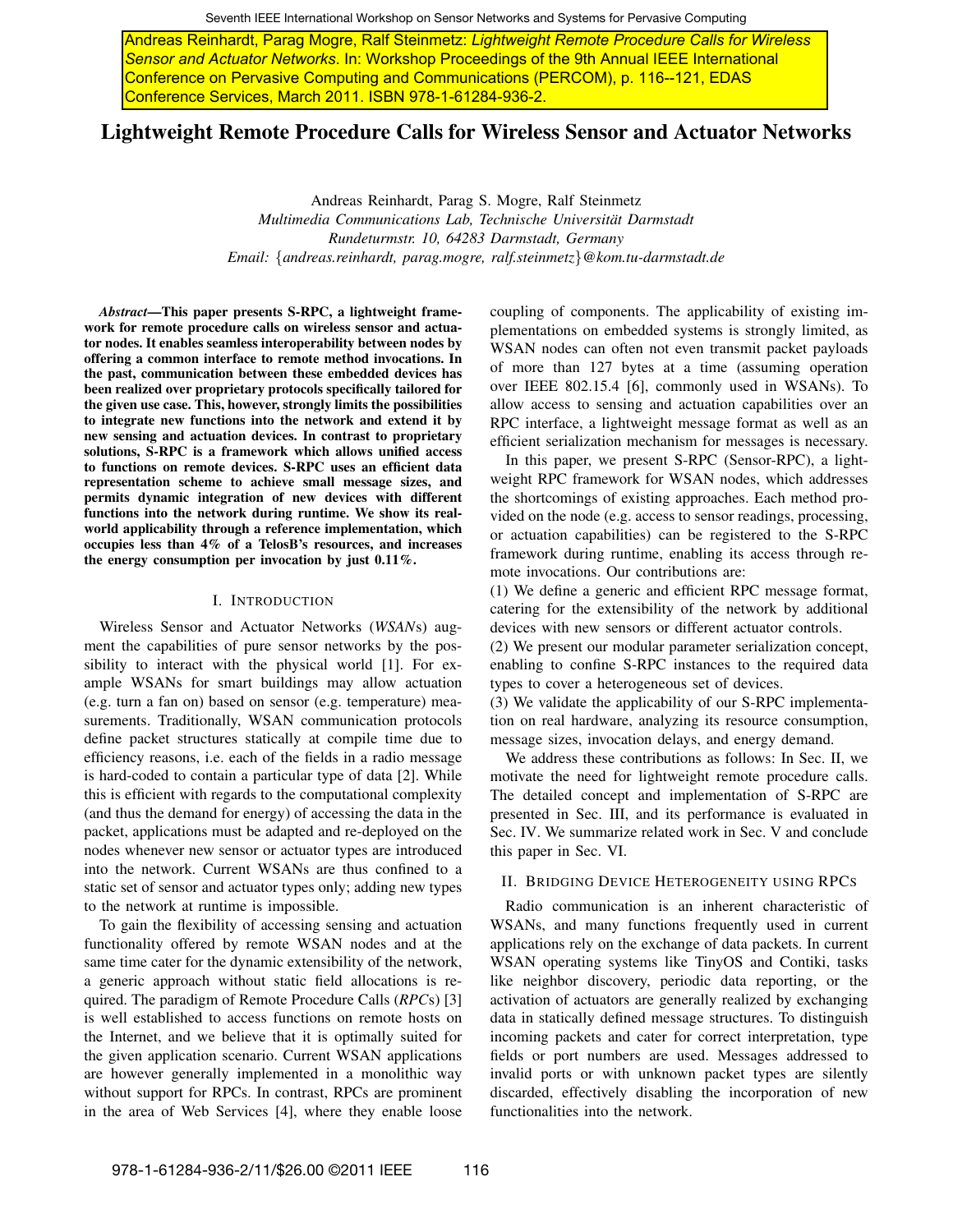The documents distributed by this server have been provided by the contributing authors as a means to ensure timely dissemination of scholarly and technical work on a non-commercial basis. Copyright and all rights therein are maintained by the authors or by other copyright holders, not withstanding that they have offered their works here electronically. It is understood that all persons copying this information will adhere to the terms and constraints invoked by each author's copyright. These works may not be reposted without the explicit permission of the copyright holder.

## *A. Remote Procedure Calls*

In contrast to static allocation of message types or ports, the use of RPCs allows to extend a WSAN by new functions at any given time, as the format of exchanged messages is unified. After a node has published the description of a new procedure interface, any other node can invoke the method through means of the generic message format.

The general process of invoking a method on a remote device is shown in Fig. 1. The optional first step of publishing the interface description can be omitted in systems where interfaces are known a priori, or when additional means for obtaining information about these interfaces are employed, e.g. service discovery [5] or introspection [7]. In the subsequent step, the remote procedure call is made, requesting the provider to invoke the referenced method. If required, the parameters to be passed to the method are also provided along with the RPC request. On the provider side, the procedure is invoked locally with the given parameter set, and the result returned to the requester in a response.



Figure 1. Simplified flow of a remote procedure call

Traditionally, RPC calls exhibit synchronous behavior, i.e., they block the invoking application until a result has been obtained. To cope with provider and connection failures during invocations, specific error semantics are used (e.g. at-least-once or at-most-once). While being irrelevant for idempotent methods (operations that do not incur a state change, e.g. polling a sensor in WSNs), these semantics become relevant when actuators are controlled. We discuss the semantics supported in WSANs in Sec. III-C.

To transport RPC messages over the network, all parameters need to be serialized into a sequence of bytes. While the serialization process of primitive data types often equals the concatenation of the individual data bytes, the representation of complex data structures and objects as a series of bytes is often confined to platforms, programming languages, or comparably verbose, thus strongly hampering the applicability of RPCs on resource-constrained devices.

#### *B. Lightweight RPC for WSANs*

In contrast to smartphones or laptop computers, WSAN nodes incorporate embedded microcontrollers and are generally operated on sources with a finite energy budget like batteries [8]. Besides the use of energy-efficient hardware,

Table I SELECTION OF PLATFORMS ENVISIONED IN WSANS

| Device name    | CPU clock | <b>RAM</b>      | Operating system |
|----------------|-----------|-----------------|------------------|
| TelosB         | 8 MHz     | $10 \text{ kB}$ | TinyOS / Contiki |
| <b>SunSPOT</b> | 180 MHz   | 512 kB          | Java / SquawkVM  |
| Gumstix Verdex | 600 MHz   | 256 MB          | Linux            |

simultaneously energy-efficient algorithms are applied to maximize node runtimes. To adapt to these limitations of WSANs, a solution to perform RPCs must be sufficiently lightweight to be supported even on the smallest participating platform. We have compared a representative set of WSAN platforms in Table I, illustrating the discrepancy between device capabilities. Especially the limited resources of the TelosB platform are significantly exceeded when using full-flavored RPC implementations, such as CORBA [9].

While full RPC implementations are designed to support serialization of a broad variety of data types, the actual number of different data types in a WSAN is usually limited. Especially, the absence of complex objects leads to a small number of data types, e.g. signed and unsigned integers of different sizes, strings, and arrays of primitive data types. Providing the RPC implementation with generic data serializers leads to increased resource consumption, although the implemented functionality is never being used.

As mentioned in the preceding section, RPCs are performed in a synchronous manner and block the application while waiting for the response. However, especially when WSAN nodes are connected over wireless links, packet losses may occur. Simultaneously, high roundtrip times may be introduced due to the use of energy-aware medium access control protocols. To differentiate lost packets from high latency in the transmissions, dedicated mechanisms are required. We target to keep our protocol compatible with existing solutions to reliably transport data over unreliable channels (e.g. [10]), although details are beyond the scope of this paper. In summary, the following three factors influence our RPC design:

- 1) Confining the resource demand for encoding/decoding and buffering of data to a minimum.
- 2) Finding a trade-off between the data types supported and the corresponding resource consumption.
- 3) Defining a compact data representation scheme to limit the additional overhead on packets.

## III. DESIGN OF THE S-RPC FRAMEWORK

The S-RPC framework has been designed following the structural diagram depicted in Fig. 2, in which the sequence numbers indicate the typical flow of data. Remote methods can be invoked by the consumer node through a dedicated interface offered by the S-RPC framework. Invocations are encoded by the S-RPC data representation layer (*DRL*). All parameters are serialized by dedicated modules specifically designed to efficiently encode the given data type. The encoded message is transmitted to the method provider,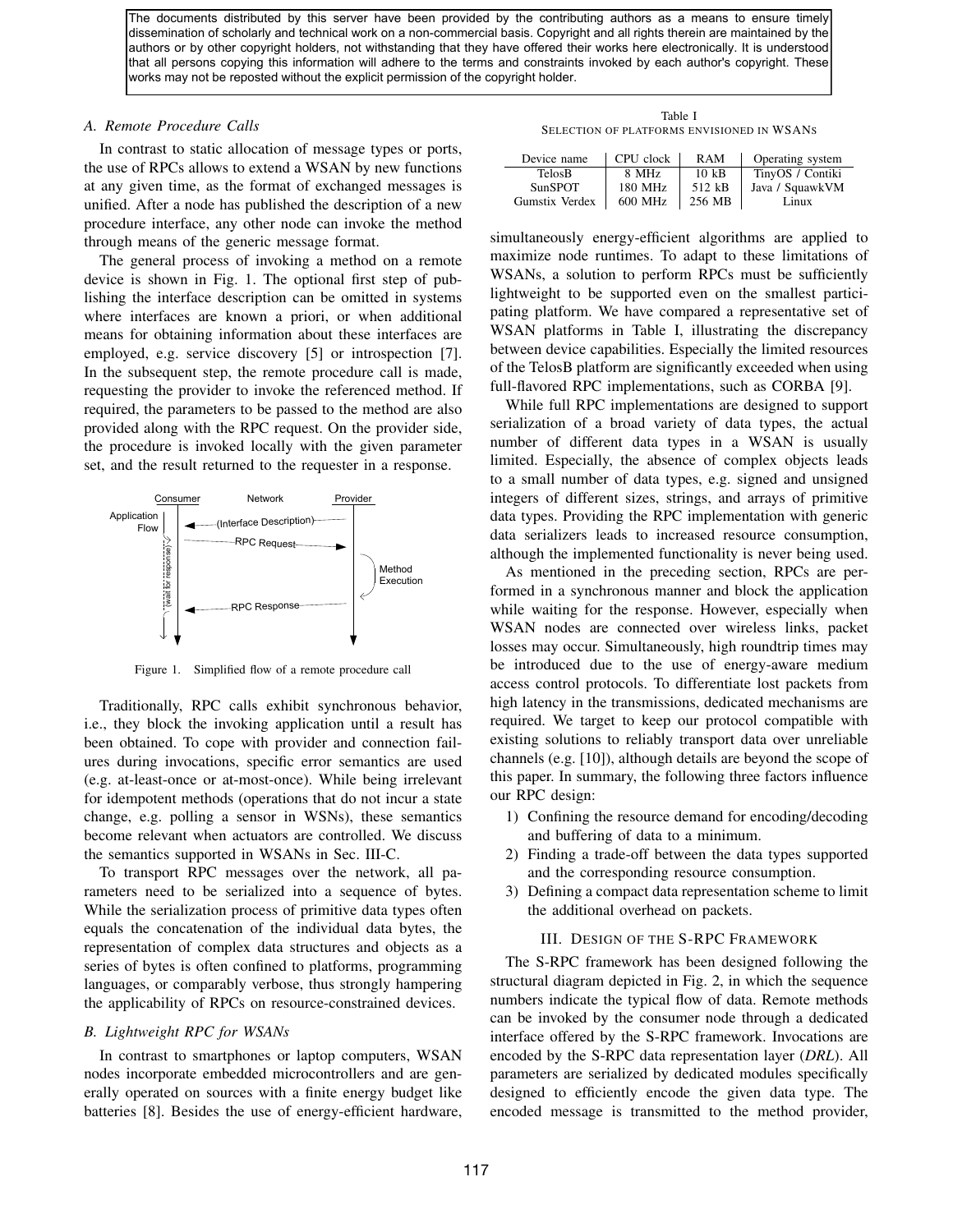

Figure 2. Layers of the S-RPC framework

where the DRL caters for invoking the necessary deserializer modules, invocation of the local method, and generation of the S-RPC response. On reception of a reply, the return value is deserialized and returned to the consumer application.

We have chosen to uncouple data serialization and representation to allow for a flexible configuration of the data types supported by each participating node. Each device can be fitted with the data types its own procedures consume or generate instead of enforcing support for a network-wide selection of relevant data types. As the use of complex serialization engines would disqualify S-RPC for resourceconstrained systems, the use of modular serializers even allows more powerful platforms to support a larger set of serializers while small systems can be confined to just the minimum set.

#### *A. The Data Representation Layer*

The DRL is the core component of S-RPC, and fulfills the task of creating S-RPC messages from invocation calls as well as returning the responses to the requester. For methods on remote hosts that require parameters, the DRL checks the set of available serializers for their support of the given data type. If present, the corresponding serializer is invoked, returning the serialized values as well as a unique data type identifier. Otherwise, an error code is returned immediately to the invoking application. Once all parameters have been serialized, the resulting byte sequences are concatenated by the DRL and prefixed by the S-RPC header.

The header follows the structure shown in the upper four bytes of Fig. 3 for a message with three parameters, and its fields are used as follows: The message type (MsgType) field is two bit wide and specifies if the following message represents a request (binary value 00), a response (01), or an error (10). The binary value of 11 is reserved for future extensions of S-RPC. In the parameter count field, the number of data type identifiers following the second header byte is defined. Being six bits in size, it allows to indicate between zero and 63 parameters. The invocation sequence number is used to distinguish multiple calls between identical consumer and provider nodes due to the asynchronous character of S-RPC, discussed in more detail in Sec. III-C. Finally, the data type identifiers indicate the types of the

|        |          |     |  | Bit 7 6 5 4 3 2<br>----+----+----+----+----+----+----+----+                                                     |  | $\mathbf{1}$ |  |
|--------|----------|-----|--|-----------------------------------------------------------------------------------------------------------------|--|--------------|--|
| Н<br>e | Byte 1   |     |  | MsqType   Parameter Count (3)                                                                                   |  |              |  |
| a<br>d | Byte     | 2   |  | Invocation Sequence Number                                                                                      |  |              |  |
| e<br>r | Byte     | 3   |  | Data type ID #1   Data Type ID #2                                                                               |  |              |  |
|        | Byte     | - 4 |  | Data type ID #3   Padding bits<br>----+----+----+----+----+----+----+----+-                                     |  |              |  |
|        | Byte 5   |     |  | Data type 1 content                                                                                             |  |              |  |
| Ρ<br>a | Byte x   |     |  | (length defined by serializer)<br>---+----+----+----+---+                                                       |  |              |  |
| V      | Byte x+1 |     |  | Data type 2 content                                                                                             |  |              |  |
| a      | Byte y   |     |  | (length defined by serializer)<br>. _ _ _ + _ _ _ _ + _ _ _ _ + _ _ _ + _ _ _ + _ _ _ + _ _ _ + _ _ _ + _ _ _ + |  |              |  |
| d      | Byte y+1 |     |  | Data type 3 content                                                                                             |  |              |  |
|        | Byte z   |     |  | (length defined by serializer)<br>---+----+----+----+----+--                                                    |  |              |  |

Figure 3. S-RPC representation of a message with three parameters

data fields that follow the header. If the number is odd, four padding bits are inserted. For RPC request messages, the first parameter contains a byte array indicating the name of the function to call. Replies are generally identified through the invocation sequence number, but can optionally also carry the name of the invoked function.

The design decision to specify the data types in the header has been made to allow verification of the availability of the required deserializer module before trying to deserialize the data. Knowledge about the packet structure also allows invoked methods to verify if the provided parameters match the required parameter set before executing the call. Additionally, using the structure of contained data types as the similarity metric for stream-oriented data compression, presented in our previous paper [11], becomes a viable way to allow packet size reductions and thus preserve energy.

#### *B. Serialization Modules*

As a core design decision, we have decided to use dedicated serialization modules for each data type anticipated to be present in the network. Instead of utilizing a single serializer/deserializer component, S-RPC employs a modular serialization concept, which allows the developer to fit nodes with serializer components on demand. Each serializer bears a unique identifier for the data type it represents, allowing the decoder to interpret the corresponding content correctly. As shown in Fig. 3, the identifier fields in our reference implementation have been defined to be four bits wide, so that up to 16 data types can be represented in total.

Given the typical application domain of WSANs, where packet payloads are mostly comprised of boolean fields and integer values of different sizes, the comparably small number of supported data types proves to be sufficient. Each serializer is responsible for performing efficient conversion of its input data, i.e. means towards lossless data reduction (such as run-length encoding) amongst array elements, or the application of efficient string encodings. If further data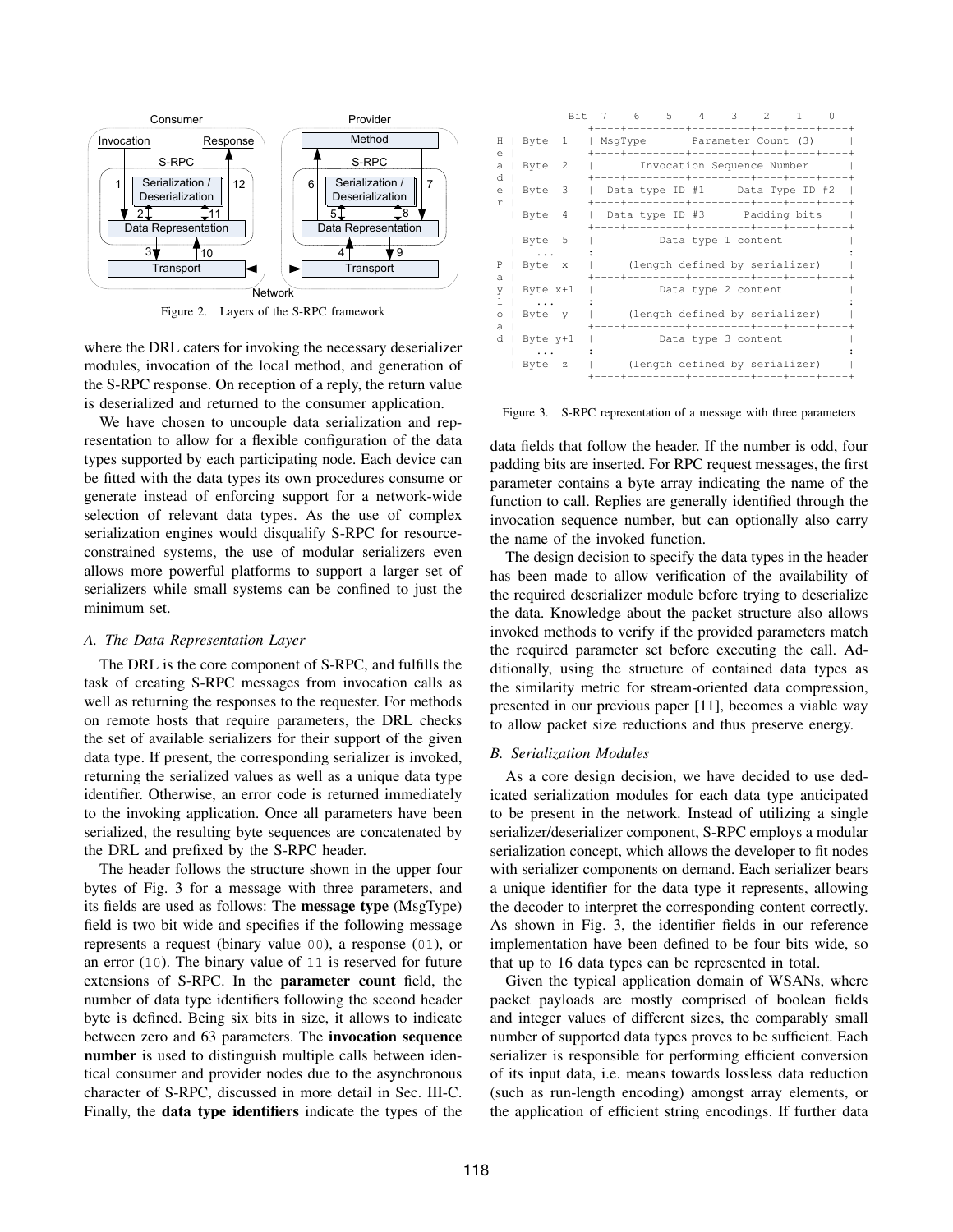Table II DATA TYPE ASSIGNMENTS

| ID       | Data type              | Size     | Remarks                    |
|----------|------------------------|----------|----------------------------|
| $\Omega$ | null                   | 0 bytes  | indicates void results     |
|          | boolean value          | 1 byte   |                            |
| 2        | 8bit unsigned integer  | 1 byte   |                            |
| 5        | 32bit signed integer   | 4 bytes  |                            |
| 8        | byte array (string)    | variable | output prefixed by length  |
| 9        | array of other types   | variable | types defined in subheader |
| 14       | Java serialized object | variable | uses Java serializer       |
| 15       | reserved               | n/a      | allows future extensions   |

types, such lists of key-value pairs, need to be transferred between applications, corresponding serializer/deserializer components can be included. The efficient data representation of S-RPC can also be used to encapsulate calls to RESTful web services. In our reference implementation, we have defined data type assignments as shown in Table II. Some type identifiers have been intentionally left unassigned to allow adaptation to the intended application.

As shown in Fig. 3, the length of serialized values is determined by the data type itself and is either fixed or stored in the serialized implementation. Each deserializer thus returns both the value stored in the S-RPC data type field as well as the pointer to the beginning of the subsequent entry in the sequence. Obviously, when deserializer modules are unavailable, the correct offset cannot be returned, possibly leading to incorrect deserialization. However, if data types are unknown to a node, it can generally be assumed that no local method makes use of them, and thus that an error message can be returned immediately.

## *C. Message Transport and Error Handling*

As RPCs are traditionally executed in a synchronous manner, a low delay link is mandatory to avoid unnecessary waiting periods of the consumer node. However, to achieve long node lifetimes, energy-efficient data transport protocols are mandatory, which often introduce additional delays. Hence, synchronous method invocation is infeasible when addressing such devices. In consequence, S-RPC has been designed to work in an asynchronous manner.

Sequence numbers are added to all S-RPC messages to link corresponding response and request messages. To recover from remote node failures, packet losses, or excessive delays, timeout mechanisms are integrated into S-RPC. If the provider nodes get disconnected from the network, an error message is generated at intermediate nodes to provide the caller with details about the problem and thus terminate the call. As a result, only best-effort execution and at-most-once semantics are possible.

#### *D. Method Implementation from a Developer's Perspective*

The S-RPC framework caters for the communication and provides access to methods for serialization/deserialization of messages. To integrate a new method into the framework, the corresponding function must be programmed, and its metadata must be registered to the framework. The basic implementation of a method to add two integer numbers in our TinyOS version is shown in Code Fragment 1, wherein the helper functions to convert integer values to and from their serialized form are provided by the S-RPC framework.

| Code Fragment 1 Implementation of the add function                               |
|----------------------------------------------------------------------------------|
| char* add(char* i1, char* i2) {<br>return int2srpc(srpc2int(i1) + srpc2int(i2)); |
|                                                                                  |

Besides its implementation, the function must be registered to the S-RPC framework by defining its metadata and adding it to the list of supported functions. This process is indicated in Code Fragment 2 for the function implemented above. The methodStruct prototype is provided by the framework, and must be instantiated for every function available for remote access. Registration of the function is completed after the add\_srpc\_method call, while unregistration (e.g. due to a lack of energy) is possible at any time using the remove\_srpc\_method function.

| const struct methodStruct add_func = { |
|----------------------------------------|
| . name $=$ "add";                      |
| .paramCount = $2$ ;                    |
| $partama = IntegerDataType;$           |
| $partamb = IntegerDataType;$           |
| $:$ returnType = IntegerDataType;      |
| . function = $\&add$                   |
| ∤;                                     |
| add_srpc_method(add_func);             |
|                                        |

Both presented implementations are based on our TinyOS implementation, however the corresponding code in our Java implementation running on SunSPOT [12] nodes is analog and thus omitted.

## IV. PERFORMANCE EVALUATION

To validate the applicability of S-RPC on WSAN nodes, we have implemented S-RPC using the TinyOS operating system on the TelosB platform. To allow for comparison, we have additionally developed a reference implementation with the same functionality, where a dedicated type field determines which function to execute. The following eight methods were implemented in the both the reference implementation as well as our S-RPC version, and used in all further analyses:

| char[] cat(char[] a, char[] b) concatenates strings |                      |
|-----------------------------------------------------|----------------------|
| void ledsOn(void)                                   | turns node LEDs on   |
| char[] ping(void)                                   | returns string pong  |
| $int[]$ echo( $int[]$ a)                            | echoes input array   |
| int add(int a, int b)                               | returns $a + b$      |
| int diff(int a, int b)                              | returns $a - b$      |
| bool xor (bool a, bool b)                           | returns $a \oplus b$ |
| int sum $(int[] a)$                                 | returns $\sum a$     |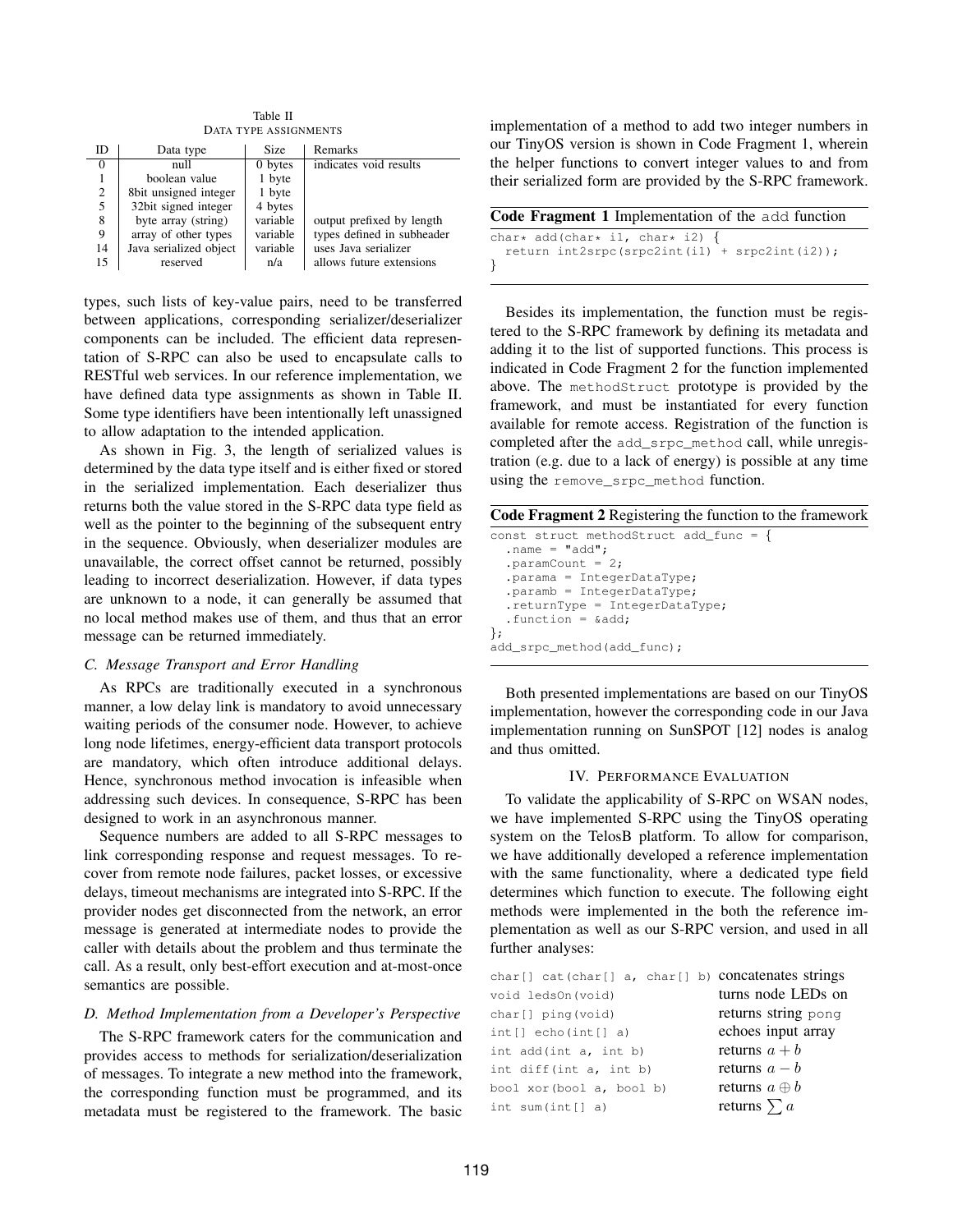| RESULTING SIZES FOR THE TINYOS IMPLEMENTATION OF S-RPC |                   |            |             |            |  |
|--------------------------------------------------------|-------------------|------------|-------------|------------|--|
|                                                        | No methods        |            | 8 methods   |            |  |
|                                                        | <b>ROM</b><br>RAM |            | <b>ROM</b>  | RAM        |  |
| Ref.                                                   | 16720 bytes       | 1210 bytes | 17372 bytes | 1374 bytes |  |
| S-RPC                                                  | 17376 bytes       | 1348 bytes | 19256 bytes | 1578 bytes |  |
| Diff.                                                  | 656 bytes         | 138 bytes  | 1884 bytes  | 204 bytes  |  |

Table III

# *A. Size of the S-RPC framework*

As the TelosB platform [13] is limited to 48kB of application ROM and 10kB of RAM, the implementation of S-RPC must expose a sufficiently small footprint in both regards to remain applicable. We have thus compiled both S-RPC and the reference, and show the resulting ROM and RAM footprints in Table III. When incorporating the S-RPC stack without any functions offered, a mere size increase of 656 bytes application ROM as well as 138 bytes of additional memory are occupied. Even when all eight functions are included, only 1.8 kilobytes of ROM and only 204 additional bytes of RAM are required, representing less than 4% of the available application memory and only 2% of RAM.

### *B. RPC Message Sizes*

The message sizes to invoke the functions presented in the preceding section are compared in Table IV. All carry the full name of the called method, as well as all parameters including their types. Similarly, all responses contain the corresponding invocation sequence number as well as a type field indicating the type of the returned value. Overall, only  $\lceil 2 + \frac{\# parameters}{2} \rceil$  bytes of overhead are generated by S-RPC, an amount well tolerable in most WSANs.

| IMESSAGE SIZE COMPARISON |              |               |  |  |  |
|--------------------------|--------------|---------------|--|--|--|
| Method call              | Request size | Response size |  |  |  |
| cat("foo", "bar");       | 15 bytes     | 8 bytes       |  |  |  |
| $ledson()$ ;             | 9 bytes      | 2 bytes       |  |  |  |
| $pinq()$ ;               | 12 bytes     | 7 bytes       |  |  |  |
| echo $(1, 2, 3)$ ;       | 21 bytes     | 15 bytes      |  |  |  |
| add(1024, 2148);         | 15 bytes     | 6 bytes       |  |  |  |
| diff(728, 8210);         | 16 bytes     | 6 bytes       |  |  |  |
| xor(true, false);        | 9 bytes      | 3 bytes       |  |  |  |
| sum $(3, 2, 1)$ ;        | 20 bytes     | 6 bytes       |  |  |  |

#### Table IV MESSAGE SIZE COMPARISON

## *C. Invocation Delay and Energy Consumption*

To monitor the time required to process invocations, we have implemented a function to invoke each of the eight methods shown in Table IV locally at the provider node. The encountered delays of these local invocations show a measurable discrepancy on the TelosB: Less than  $20\mu s$  are required to execute the actual processing, while the time required to deserialize the S-RPC data, invoke the contained method, and serialize the result ranges from  $360-375\mu s$ .

In order to verify the real-world impact of this observation, we have subsequently set up a practical experiment, in which a dedicated TelosB node emitted S-RPC requests over the radio channel whenever a reply for the preceding



Figure 4. Experienced delays for remote method invocations

invocation was received. The experiment has been conducted for each of the functions, whereby the average delays measured for remote invocations as well as the minimum and maximum values are depicted in Fig. 4. In contrast to local method calls, it becomes clear that the processing duration becomes almost negligible when compared to radio communications. A supplementary energy simulation in COOJA has shown that the energy consumed to process a single call on the MCU increases by 9.4% from 2.56mJ to 2.81mJ. With regard to the node's total energy requirement however, the additional expenditure to process S-RPC requests reduces to an 0.11% increase of the total consumption only.

## V. RELATED WORK

With the rise of computer networks and the Internet, the way has been paved for the invocation of methods and services on remote machines. Approaches towards lightweight implementations include RESTful web services [14] and the use of compact data representations in SOAPjr [15]. Both do however not focus on the efficient serialization of parameters. Addressing the efficient encoding of messages, the kXML [16] parser for resource-constrained devices, provides support for the WAP Binary XML (WBXML) protocol [17]. However, as all data fields are encoded using string representations, the encoding is still not optimal in terms of size. Specifically adapted to embedded sensing systems, the TinyRPC stack, allowing for static remote procedure calls on sensor network nodes, has been presented in [18]. Utilizing a compiler extension, all methods offered for remote invocation must be defined at compile time. Later, Whitehouse et al. have developed Marionette, a version of Embedded RPC [19], which adds RPC functionalities to nodes in sensor networks to increase the debugging capabilities of the network. All interfaces are extracted during compile time as well, thus later changes or additions to the set of interfaces are unsupported.

Special focus on the efficient serialization of parameters contained in RPC messages is given in [20]. The serialization preprocesses radio message definitions at compile-time and performs optimizations, e.g. limiting the number of bits required to transfer an integer if its values range between previously known bounds. Recently, Moritz et al. have presented means for encoding and compression of SOAP messages [21]. Similarly, in their implementation the interface definition step must precede compilation to adapt to